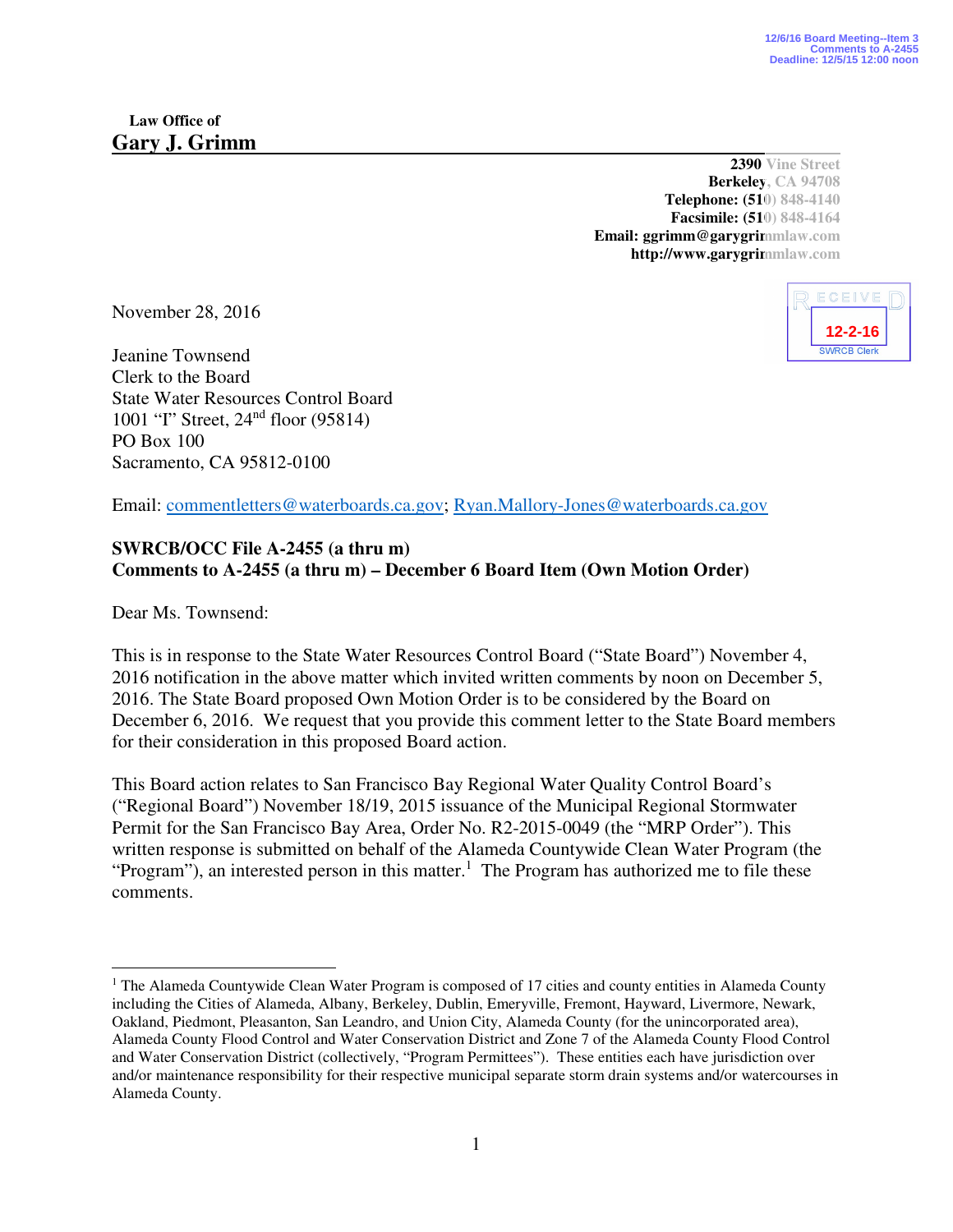On May 12, 2016 we filed comments on the issues raised in the Petitions for Review of our Program Permittees, the Cities of Alameda, Union City Albany, Newark, Hayward, Dublin, Berkeley, San Leandro and Oakland as well as the County of Alameda. The Program fully supports the contentions of our member Program Permittees raised in their Petitions.

## **Alameda Countywide Clean Water Program Background**

The Program works with our local government Program Permittees member agencies in Alameda County, so as to facilitate permittee compliance with the Federal Clean Water Act and the MRP Order issued by the Regional Board. Compliance is facilitated by the Program in ways such as assisting in reporting in the Annual Reports, coordination of and technical guidance for Program subcommittee activities on various permit implementation issues, submission of certain monitoring information on behalf of the Program Permittees, and guidance to Program Permittees on issues relating to pesticide toxicity control, trash load reduction, and the control programs for mercury, PCBs, and other pollutants of concern.

In addition to conducting these functions with our member agencies, the Program educates the public on how to keep businesses and homes from contributing to storm water pollution as well as coordinates its activities with other stormwater quality related efforts that involve wastewater treatment plants, hazardous waste disposal, and water recycling. We foster a culture of stewardship of our local creeks, wetlands and the Bay as Alameda County homes and businesses are connected to these waterways through the network of stormdrains found in every neighborhood. We also have considerable interactions with other MRP Order programs in the San Francisco Bay area.

## **Comments on the proposed Own Motion Order**

The Program consequently understands the needs of our Program Permittees, is closely involved in our member agency implementation of the MRP Order, and has frequent interactions with Regional Board staff and the public relating to water quality matters. With this understanding, it is clear to the Program that it is essential to MRP permittees to receive prompt and meaningful responses from state agencies, such as the State Board, that exercise regulatory control over our activities. Resolution of the issues addressed in the petitions for review that are on file in this matter is one of those regulatory responses that is essential for our local agencies to effectively and wholeheartedly implement the provisions of the MRP Order.

Permittees are entitled to the State Board's regulatory "final say" on the issues raised in the MRP Order petitions both from the perspective of assuring effective permit implementation as well as fairness to the local agencies regulated by the MRP Order. These petitions were filed and have been in the hands of the State Board for about eleven months. Surely this is sufficient time for staff and Board members to review and act on the issues. Our member agency Program Permittees, other permittees, and the public deserve a response and prompt resolution of the petitions.

We support the Own Motion comments of our Program Permittees that have been filed in this matter. We feel that it is very important for the State Board to adopt an Own Motion Order